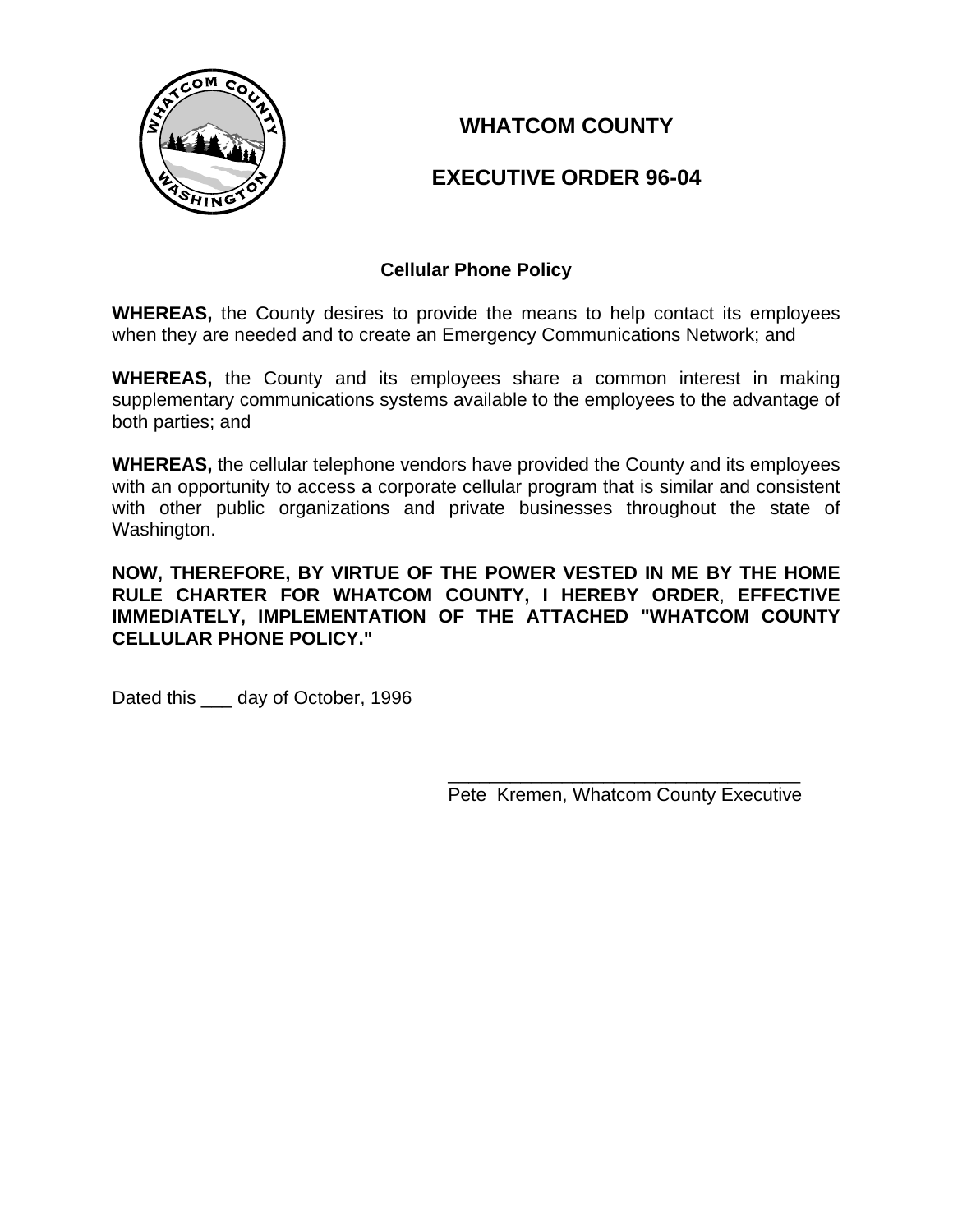#### **Issued October 15, 1996**

#### **I. PURPOSE**

The purpose of this policy is to establish guidelines and procedures for the County's cellular telephone acquisition, use of County-owned cellular telephones and use of personal cellular telephone service by County employees enrolled in the Whatcom County Emergency Communications Network Program, hereinafter referred to as the ECN Program.

#### **II**. **SCOPE**

This policy applies to all Whatcom County employees who either use a County-owned cellular telephone or who are enrolled in the ECN Program.

#### **III. POLICY STATEMENT**

There are two options available to Whatcom County and its employees for acquiring cellular telephones and subscribing to cellular service.

- **A. County Purchase.** The County may purchase cellular phones and/or subscribe to cellular phone service for employees to make businessrelated calls, or
- **B. Employee Purchase.** An employee may individually purchase cellular telephone equipment for personal use of cellular service under the ECN Program.
	- 1. The County shall have no direct involvement in individual purchases or the acquisition of employees' personal telephone equipment.
	- 2. Appropriate authorizations forms must be completed and approved prior to subscription to cellular service under this plan.

#### **IV. COUNTY-OWNED CELLULAR TELEPHONES**

- **A. On-the-Job Use.** The County, through its various offices or departments may purchase cellular telephones for use by employees during the performance of authorized job duties. Cellular telephone usage shall be solely for County business-related calls.
- **B. Policy Application.** This policy applies to all employees who use Countyowned cellular phones, whether the employee is assigned a specific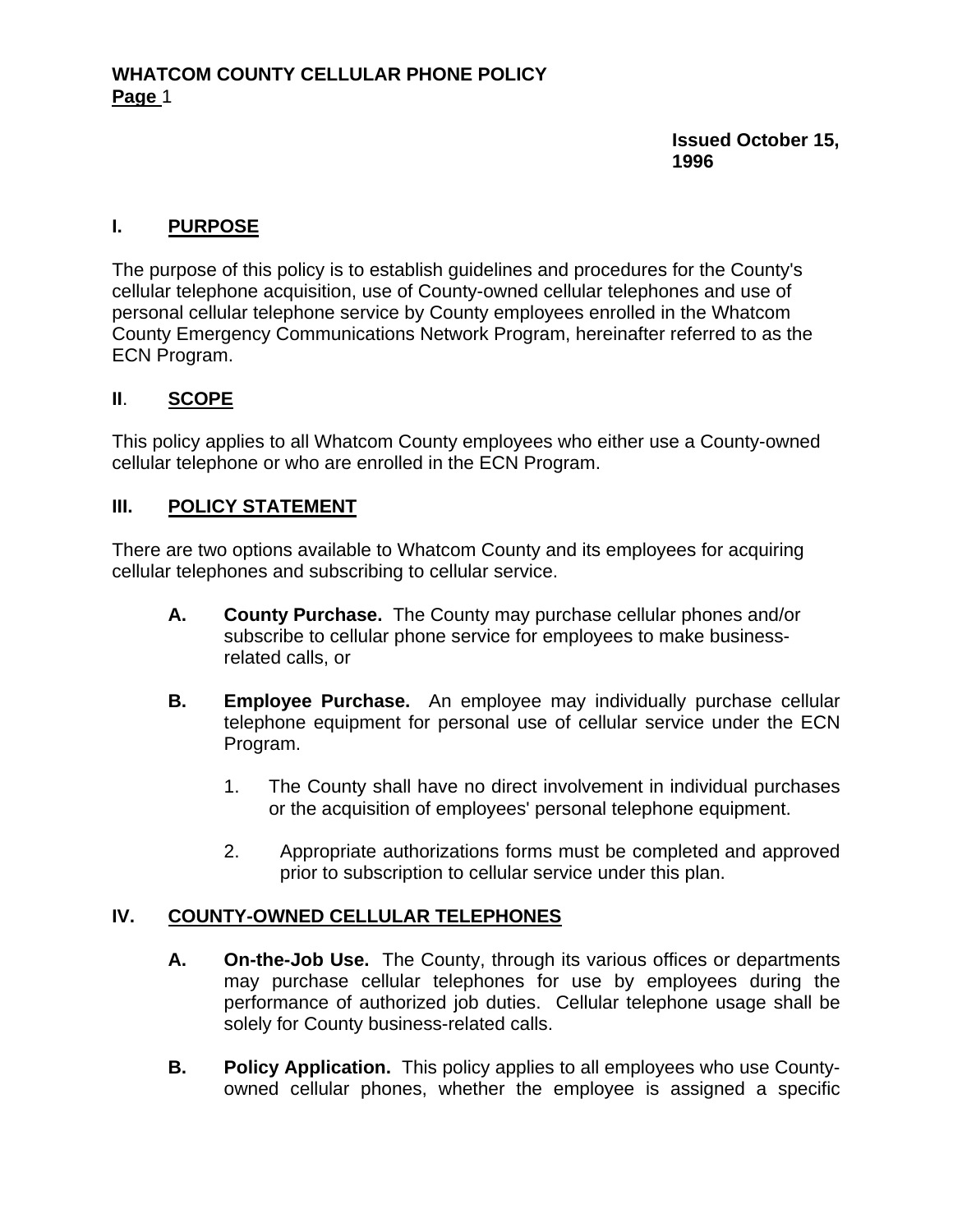telephone or merely has access to and occasionally uses a County-owned cellular phone.

- **C. Purchase Decision.** The decision to purchase a cellular phone for an employee lies with the ernployee's department head.
- **D. Purchasing Policies.** Purchases of equipment shall be made pursuant to Whatcom County Purchasing Policies and Procedures.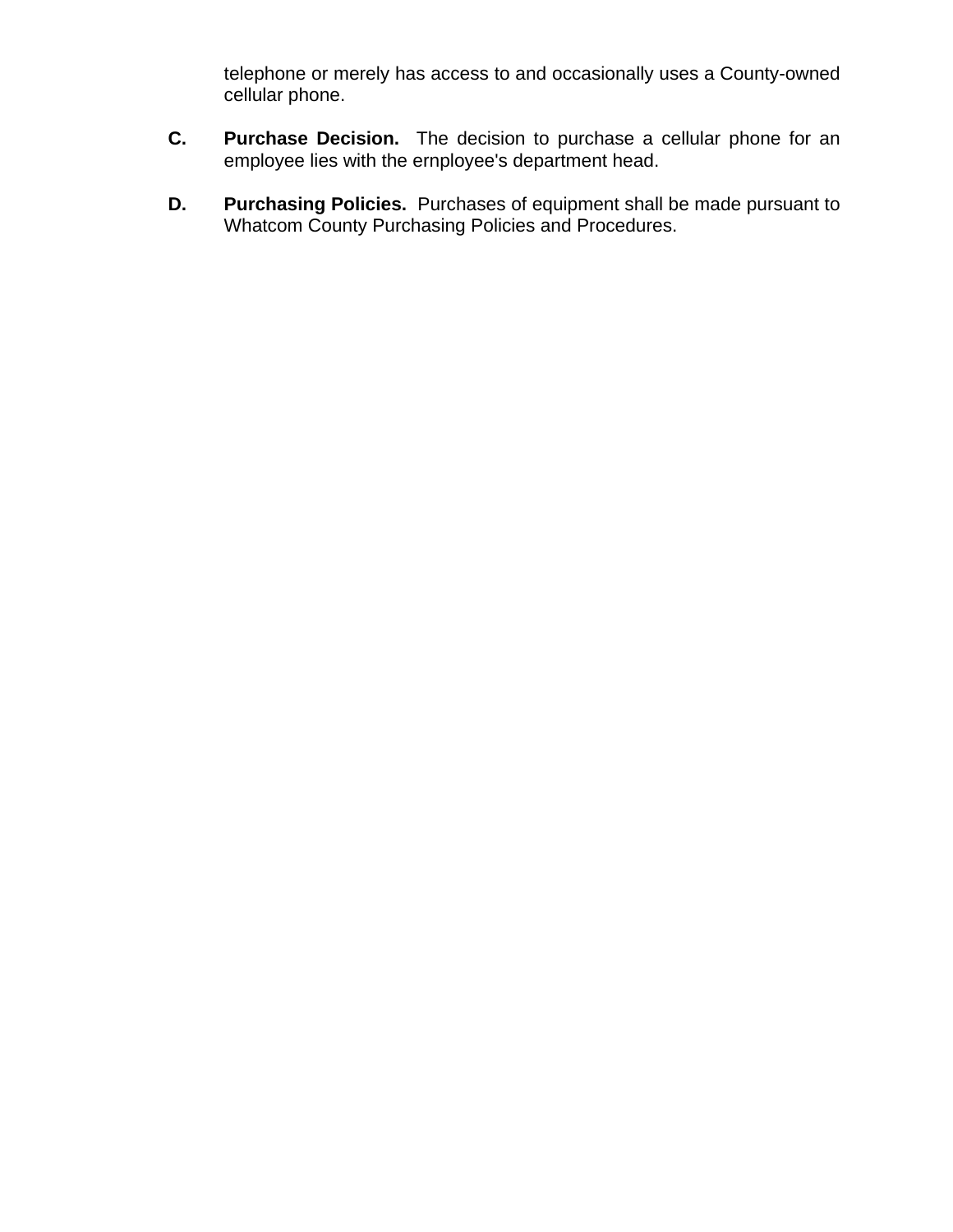#### Issued **October 15,**  1996

- **E. Use of County Telephones.** County-owned cellular phones and services shall be used exclusively for County business. Non-County business calls are allowed only in cases of emergencies or as may be required to provide minimal notifications to family members of work required delays.
- **F. Least Cost Alternative.** Cellular phones should not be used when a less costly alternative is safe, convenient and readily available.
- **G. Monitor Use**. The County reserves the right to monitor the use of all County-owned cellular phones.

# **V. EMERGENCY COMMUNICATIONS NETWORK PROGRAM**

Whatcom County employees may subscribe to cellular telephone service for personal use through the ECN Program. This program is based on a mutually beneficial relationship between the employee and the County.

- **A. Program Procedures.** Employees interested in participating in the ECN Program must follow these procedures:
	- 1. Obtain the following from Administrative Services Finance office:
		- A. Whatcom County Cellular Phone Policy
		- B. Whatcom County Employee Personal Use Cellular Agreement
	- 2. Employee shall request that their department head review and sign the Agreement. Upon the department head's verification of the employee's eligibility to participate in the ECN program as outlined in the Agreement, the department head shall sign and return the Agreement to the employee.
	- 3. Employee shall contact a participating vendor for service, providing them with the original signed Agreement.
	- 4. Employee shall return their completed original Agreement to Administrative Services Finance office within ten (10) days of their service start date. Failure to do so will result in the termination of the both the agreement and the service.
- **B. Service Limitation.** The employee may subscribe to service for a maximum of two cellular telephones under this program.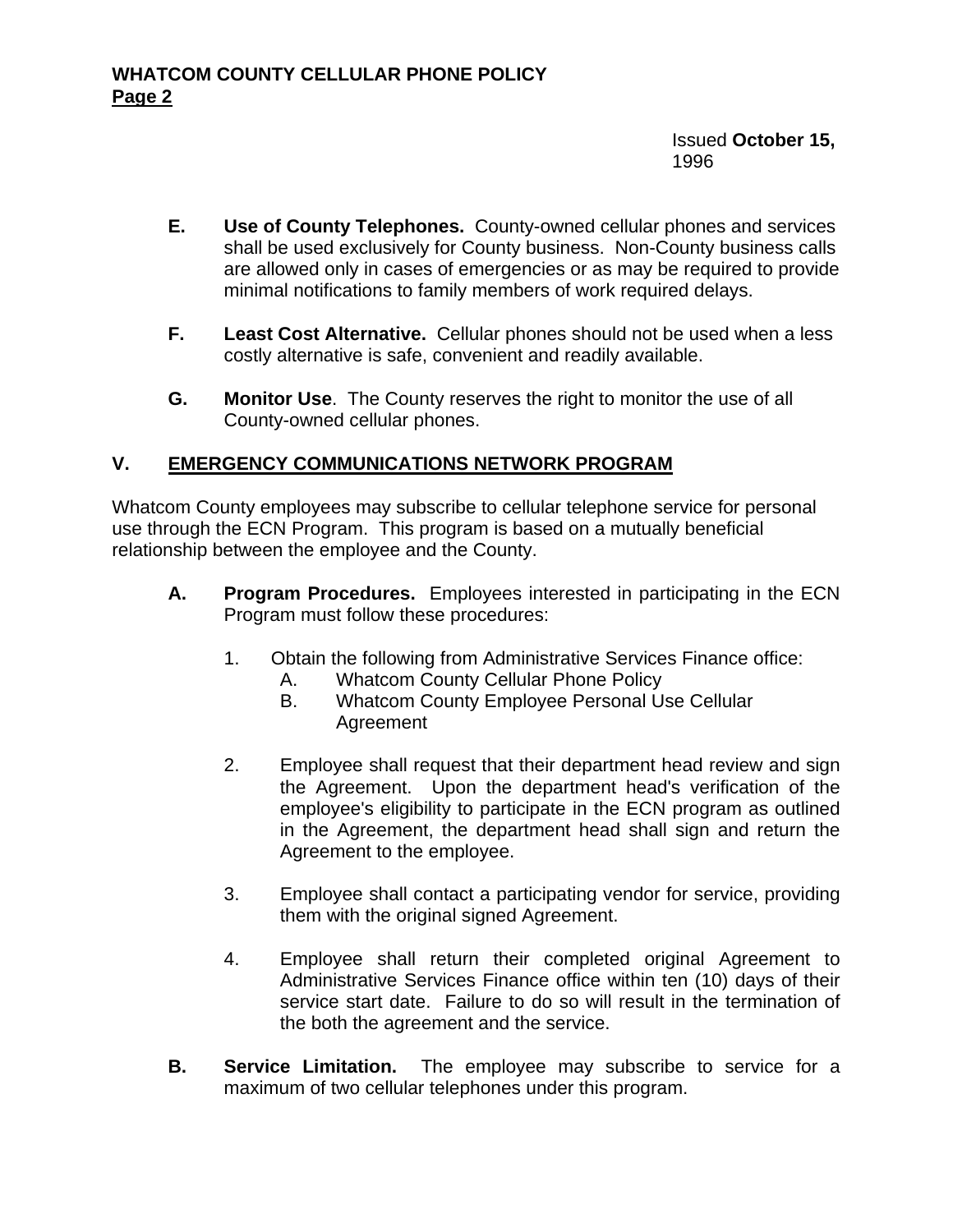- 1. The service subscription must be in the employee's name and shall be the sole responsibility of the employee.
- 2. Enrollment in the ECN Program shall be restricted to the employee and the employee's immediate household.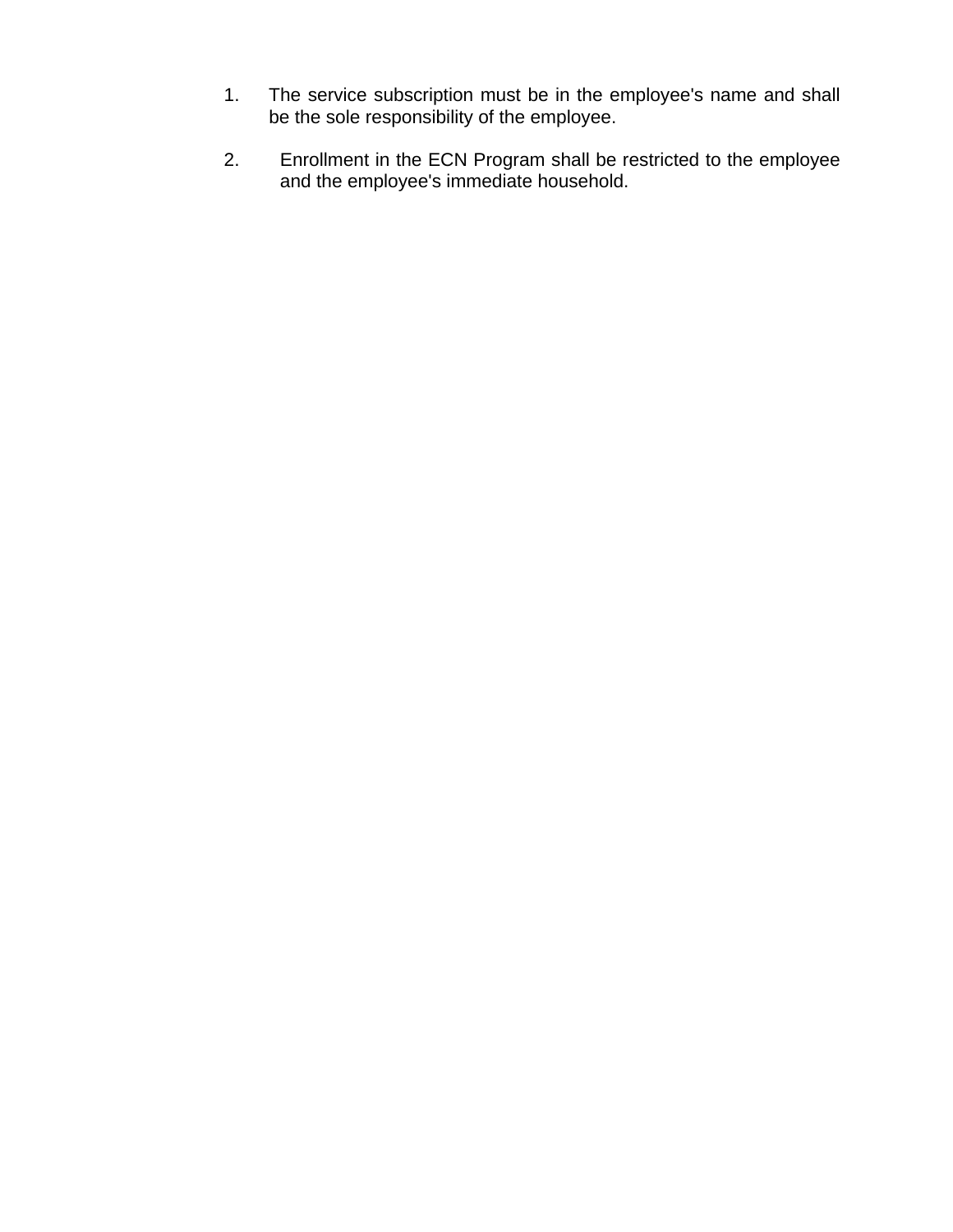Issued October 15, 1996

- **C. Emergency Communications Network.** Under this program, employees are eligible for the government air-time rate. In exchange for receiving the government air-time rate, the employee agrees to make him or herself (subject to applicable Union rules) and/or his **or** her cellular phone available to the County in case of emergency, thus creating an Emergency Communications Network.
- **D. Limited Reimbursement.** In general, County business-related calls placed on an employee-owned personal cellular phone will not be considered a reimbursable expense, unless approved in advance by the department head or authorized designee. The department head shall have discretion to approve reimbursement for other calls where preapproval was not reasonably possible.
- **E. Loss of Equipment.** The County is not responsible for the loss or theft of, vandalism or damage to employee owned cellular phones, except in cases of Emergency Communications Network usage.
- **F. Payment of Billing.** Employee personal cellular telephone bills must be paid on time.
- **G. Credit Card Billing.** The County may require employees to pay for their personal cellular service by way of credit card, which the employee provides to the vendor.
- **H. Billing Review.** The County will receive and review monthly cellular phone company billing summaries which will be reviewed to ensure timely billing payments and indication of abuse of program guidelines or of services.
- I. **Termination of Participation.** At any time, in the event that the relationship no longer provides a benefit to the County, an employee's enrollment in the ECN Program may be revoked.
	- 1. The County reserves the right to cancel, at its discretion, any employee's personal line of service (air-time) that is not paid within 60 days of its initial due date and to collect the total amount due from the employee by deducting it from the employee's paycheck, for payment to the cellular phone company on the employee's behalf.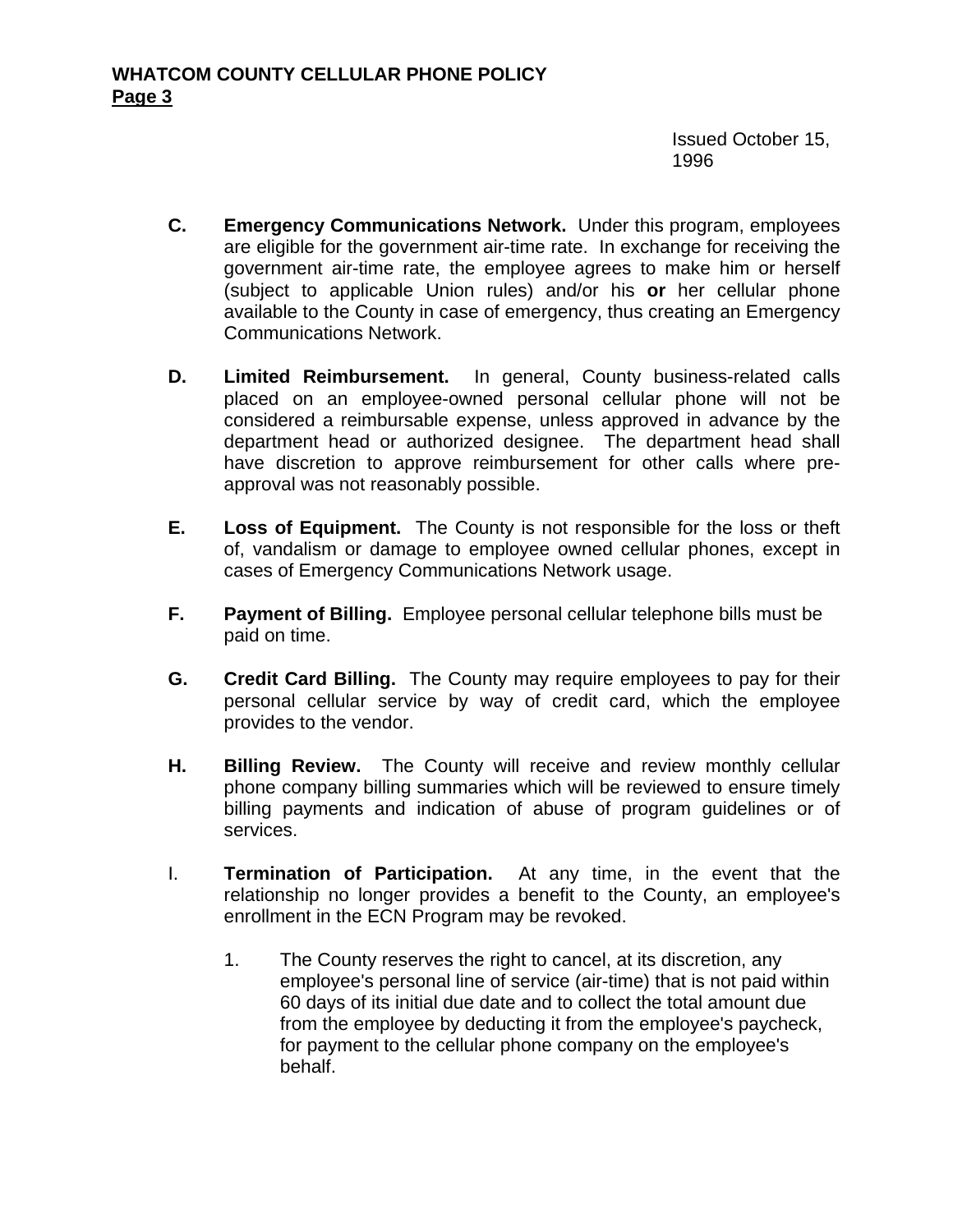- 2. In the event that an employee's personal cellular service is cancelled due to delinquency, their agreement with the County is also cancelled for a period of no less than one year. At the end of one year, the employee may reapply for service, as outlined in this policy.
- 3. The County may terminate an employee's personal line of service (air-time) with the cellular phone company for failure to pay their cellular telephone bills promptly as described above.
- 4. The County will terminate an employee's personal line of service (air-time) upon notice of termination of employment with the County.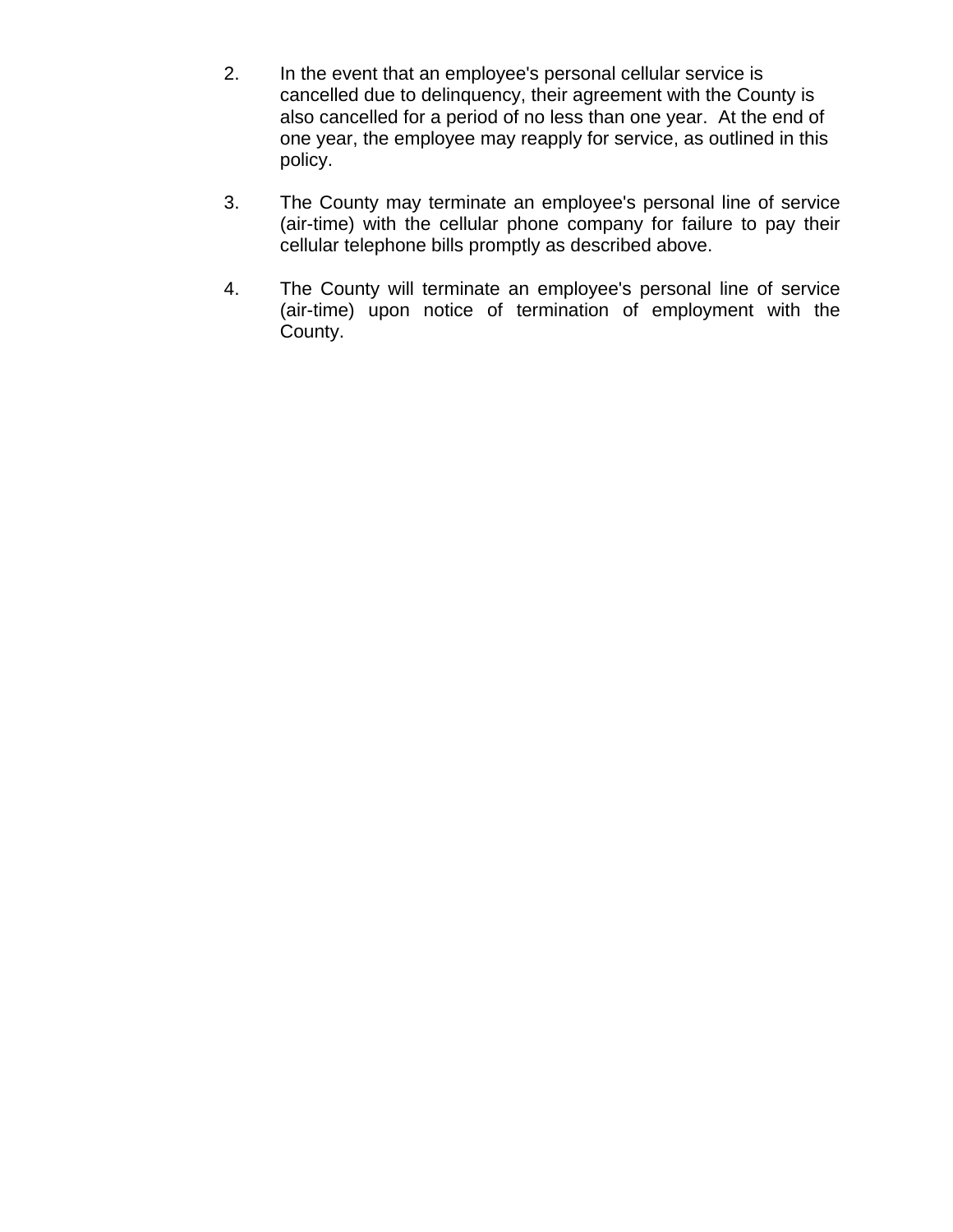#### **WHATCOM COUNTY CELLULAR PHONE POLICY**

Issued October15, 1996

5. The County reserves the right to terminate an employee's personal line of service (air-time) at any time, at its sole discretion.

#### **II. SECURITY OF TRANSMISSIONS AND EQUIPMENT V**

- **A. Transmissions.** Certain cellular transmissions may not be secure. Employees should use discretion when relaying confidential information via unsecured cellular telephones.
- **B. Theft.** Reasonable precautions should be made to prevent theft or vandalism of County-owned equipment. All reasonable efforts shall be made to recover lost or stolen County-owned equipment.
	- 1. Loss or theft of County-owned equipment shall be reported to department's management without undue delay.
	- 2. Upon notification, management shall report any theft of Countyowned equipment to appropriate law enforcement agency and to the cellular phone service vendor.

#### **VIII. DURATION OF POLICY**

The general policy shall remain in effect until revised, superseded or revoked by order of the County Executive or his administrative designee.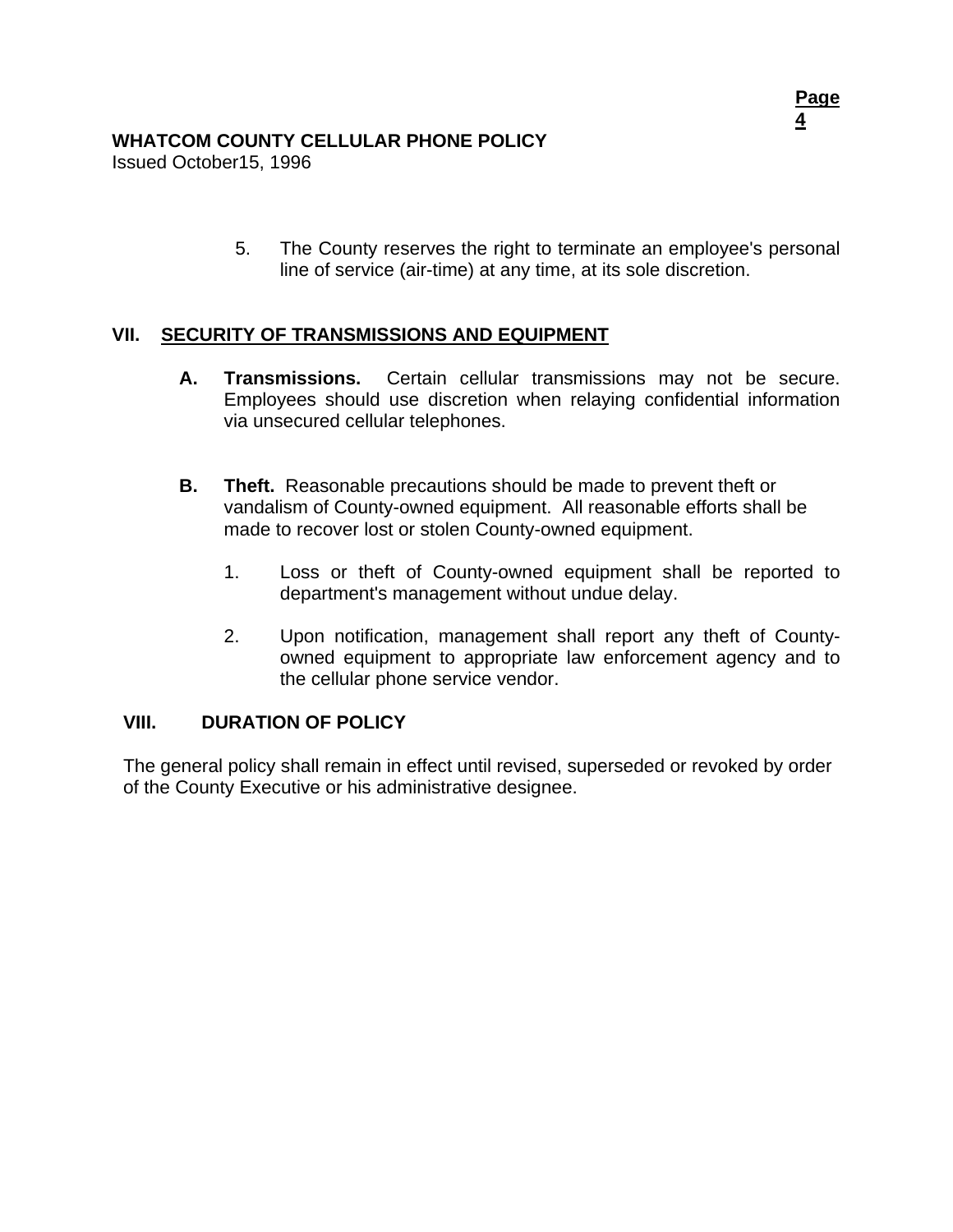#### **WHATCOM COUNTY EMPLOYEE PERSONAL USE CELLULAR TELEPHONE AGREEMENT**

**THIS AGREEMENT** is entered into between Whatcom County, hereinafter referred to as the "County" and the employee named on page two, hereinafter referred to as "Employee," on the day of the execution of this agreement.

#### **WITNESSETH:**

**WHEREAS,** the County desires to provide the means to help contact its employees when they are needed and to create an Emergency Communications Network; and

**WHEREAS,** the County and its employees share a common interest in making supplementary communications systems available to the employees to the advantage of both parties; and

**WHEREAS,** the cellular telephone vendors have provided the County and its employees with an opportunity to access a corporate cellular program that is similar and consistent with other public organizations and private businesses throughout the state of Washington.

**NOW, THEREFORE,** in consideration of the terms, conditions, covenants and performance contained herein, the parties hereto agree as follows:

# **THE EMPLOYEE AGREES TO:**

- **1.** Read, acknowledge and agree to comply with all elements of the Whatcom County's Cellular Phone Policy and to fully indemnify the County from all costs associated with personal cellular telephone purchase, ownership installation and/or use.
- **2.** Make themselves available as a "deplorable emergency worker" that will respond with the employee's personal cellular telephone and participate in any necessary capacity in the event of a public emergency, as declared by the County Executive or his designee.
- **3.** Assume full responsibility for all costs associated with personal use of cellular phone service during non-employer directed periods and to pay all billings promptly.
- **4.** Be responsible for any installation charges and any equipment needed, which will remain the property of the employee.
- **5.** Acknowledge that this Program is available only due to a mutually beneficial relationship between the County and the Employee and that it may be revoked at any time by the County without notice or stated cause to the employee.

# **THE COUNTY AGREES TO,**

**1 . Authorize qualified employees to participate in the Whatcom County Emergency Communications Network Program. (See** *EMPLOYEE OUALIFICATION FOR PROGRAM PARTICIPATION* **on page 2 for list of qualification criteria.)**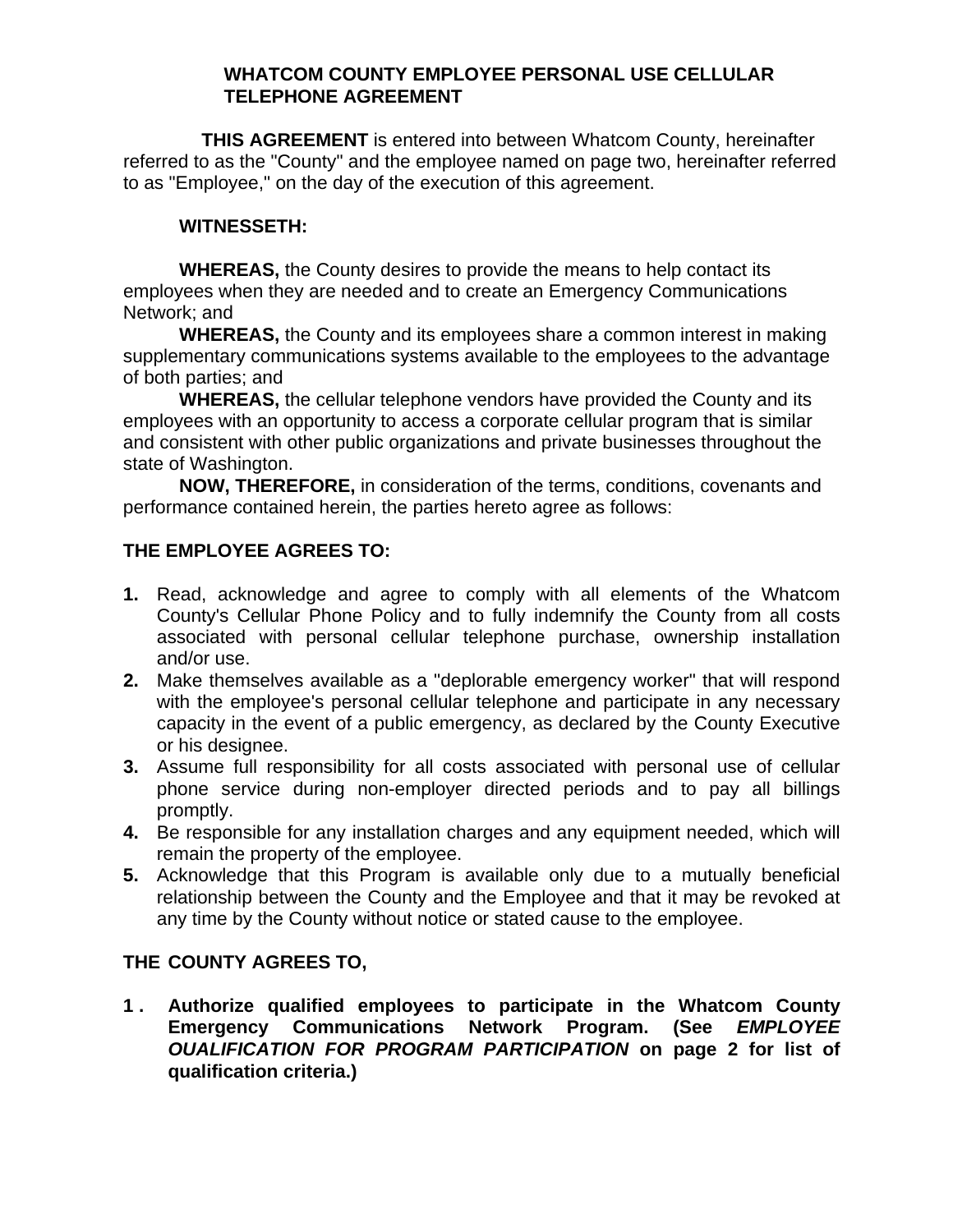- **2.** Authorize vendor's billing to be mailed to the employee at his or her County work address and be the responsible party of record for cellular telephone service through the cellular phone service provider
- **3.** To address necessary County-employee-vendor issues in the interest of all interested parties to ensure acceptable levels of service.

# **DURATION OF AGREEMENT**

The term of Agreement shall begin upon the date of execution of this document and shall continue indefinitely, during the course of the Employee's employment by the County, unless terminated according to the provisions contained herein.

# **TERMINATION**

- **1. Termination of Convenience.** Either party may terminate the Agreement immediately for any reason with written notice to the other party. The County may terminate this agreement by notifying the cellular phone service provider that the employee cellular phone number is no longer authorized to participate in the program, followed by written notice to the employee.
- **2. Termination for Cause.** The County may opt to terminate this agreement immediately if an employee participant fails to perform in the manner called for in this Agreement or fails to meet the eligibility requirements or if the Service Provider fails to comply with any provision of the Agreement. Termination shall occur by notifying the cellular phone service provider that the employee's number is no longer authorized to participate in the program, followed by written notice to the employee.

Agreement - Page 1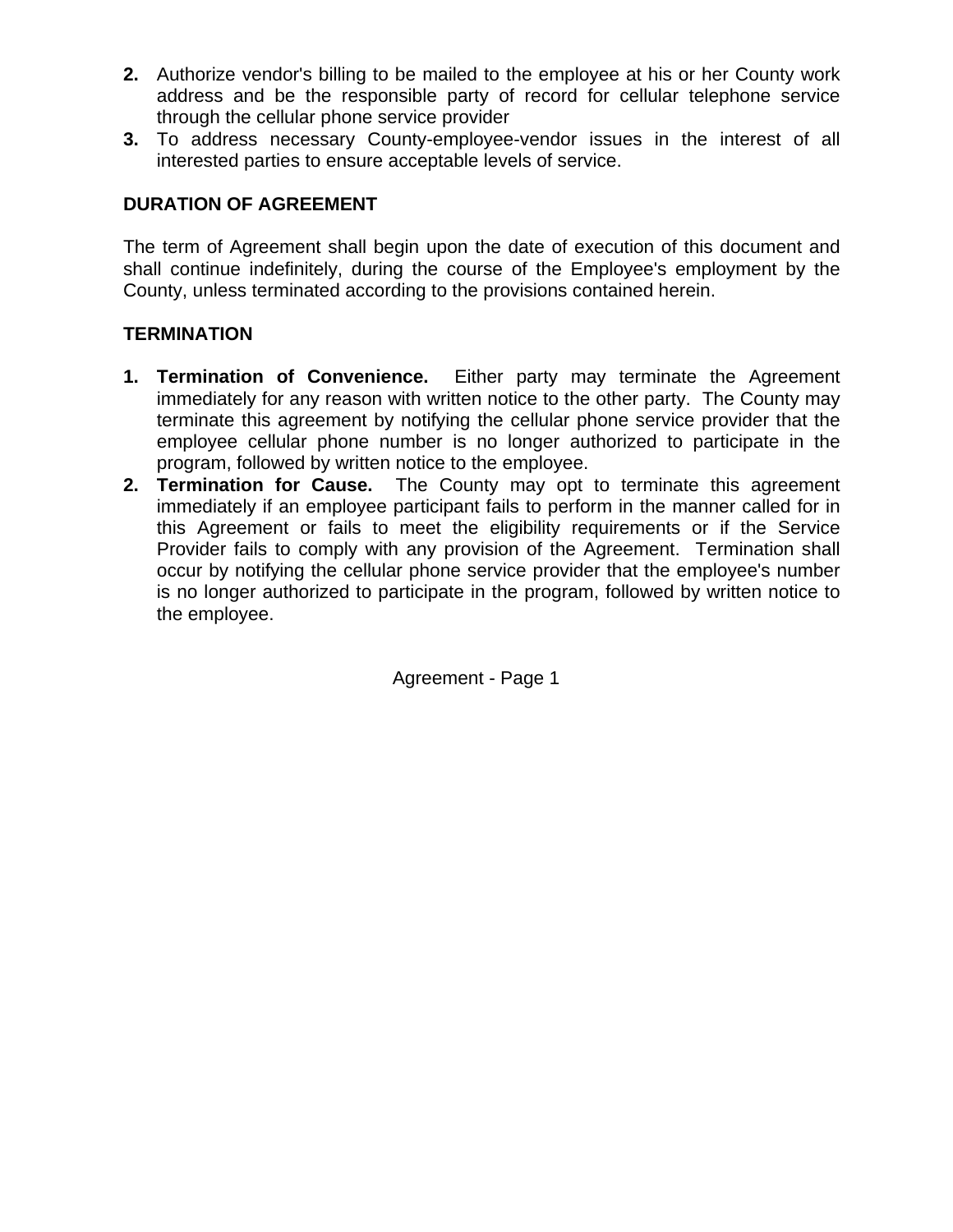### **AUTHORIZATION TO WITHHOLD FUNDS: INDEMNIFICATION**

- **1.** In the event that the cellular phone service provider notifies the County that the Employee's account is past due by 60 days or more, by signing below, the Employee hereby authorizes the County to withhold from his or her paycheck, including any payment upon cessation of employment, amounts due to the cellular phone service provider, to be paid on Employee's cellular phone account until such time as all charges and obligations for service have been paid in full.
- **2.** In order to comply with legal requirements of the applicable law(s) or to avoid an unlawful extension of credit, the County reserves the right to require that the employee cellular billings resulting from this program be billed directly to an acceptable credit card acquired and maintained by employee participants of this program. The County shall provide employee participants with written notification of the implementation of the credit card billing requirement either at the time of agreement execution or at least 30 days prior to the implementation of the credit card billing requirement for incumbent participants.

#### **EMPLOYEE QUALIFICATION FOR PROGRAM PARTICIPATION**

The following is to be used by the County for determining whether the Employee is qualified to participate in the

Emergency Communications Network Program and enter into this Agreement:

- (a) Employee is a REGULAR full-time or REGULAR part-time employee of Whatcom County.
- (b) Employee has not been removed by the County from this program for any reason during the last twelve months.
- (c) Employee is NOT Extra Help.
- (d) Employee does not have temporary or seasonal employment status.
- (e) Employee has acceptable credit or adequate financial resources as determined by either the County or the service provider. All employees are deemed by the County to qualify under this subsection unless cause develops to indicate otherwise.
- (f) There is no abuse of this agreement.

# **LIABILITY**

- **1.** The Employee agrees to hold the County, its officers and agents free from all liability or damages for any action taken or initiated in accordance with this Agreement or in administering this Agreement, the Employee Personal Use Cellular Telephone Program or the Emergency Communications Network Program.
- **2.** Further, Employee hereby agrees to fully indemnify, defend, release, and hold harmless the County for any monetary costs or other claims or damages arising out of this Agreement or the activation, ownership and/or use of the cellular telephone.

# **JURISDICTION**

**1.** The Agreement has been and shall be construed as having been made and delivered within the State of Washington, and it is agreed by each party hereto that this Agreement shall be governed by the laws of the State of Washington, both as to interpretation and performance.